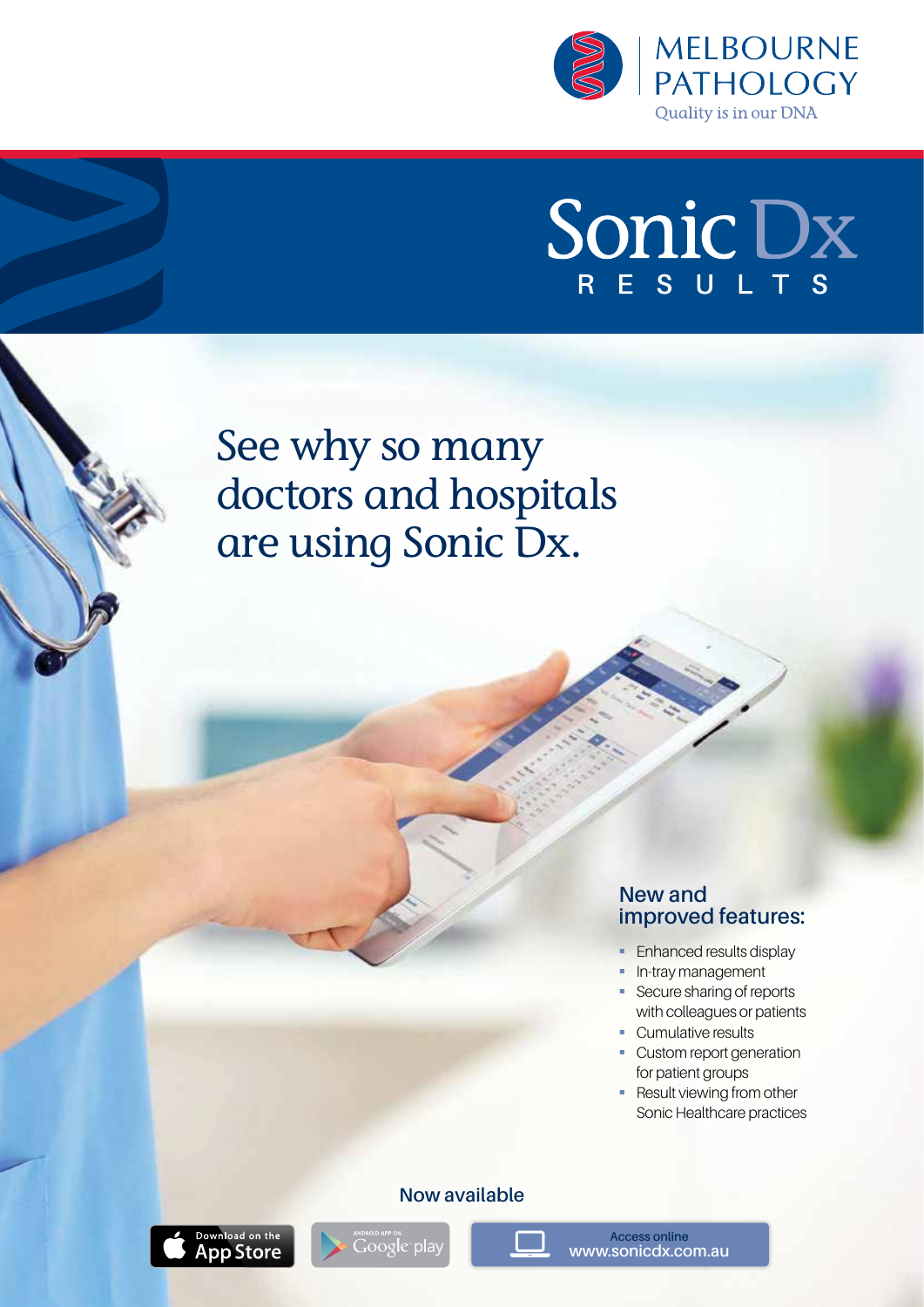

# View pathology results and reports anywhere, anytime.

Sonic Dx makes it easy to securely view pathology results using any web-connected device. Enhanced features include improved results display, custom view reports, cumulative results and report sharing to facilitate patient management and follow-up.

**CONTRACTOR SEARCH** 

### **EXECUSTION VIEW reports**

View a list of patients who have had specific tests (or groups of tests) over a defined period of time. For example, INR patients, HbA1c tests, or grouped conditions, such as STIs or diabetes.

Custom view reports include patient demographics to assist with contacting or recalling patients. When viewed online, the original pathology report can be quickly accessed via hyperlink (desktop only).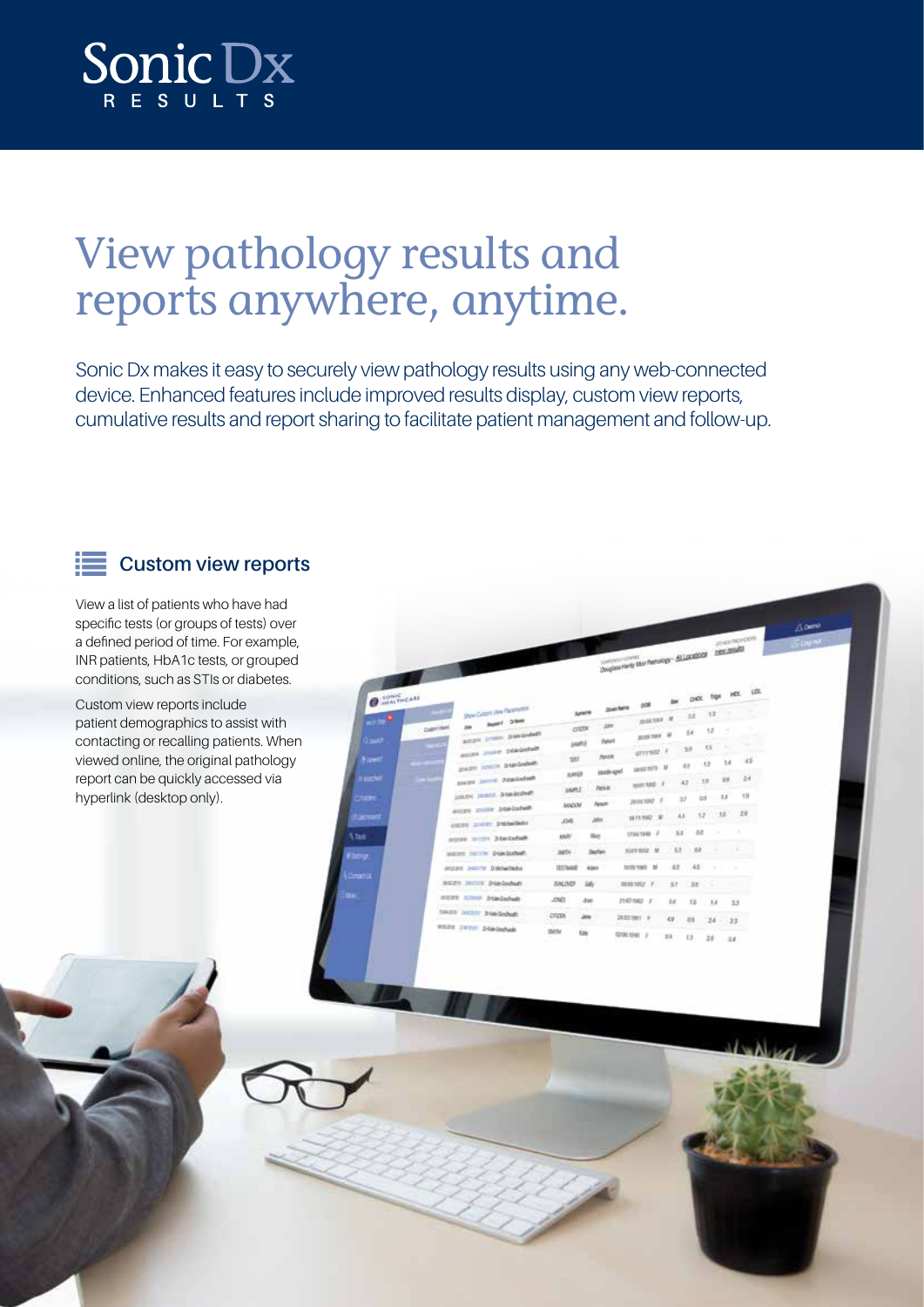## Pathology results and reports. Anywhere, anytime.

#### **View and print cumulative**  ahl **results and graphs**

View tabular and graphical cumulative results, and easily search earlier patient episodes. Cumulative results tables can be printed to any connected printer.



## in tra Last 24 Hour Last 2 Days Last 7 Days œ Unread Urgent

#### **Filter results by location and other options**

Instantly filter the patients in your in-tray by changing your location when you arrive at a different clinic, hospital, nursing home, etc. You can also filter your results by time, urgency, etc.

Also see a count of new and unread results from other Sonic Healthcare practices, as well as patient results from the National Bowel Cancer Screening Program.

#### **Securely share reports with colleagues or patients**

Provide your colleagues or patients with securely transmitted pathology reports. Simply enter their email address, a PIN number and their mobile phone number (optional) into your device. An email will be sent to the patient with a link to their PDF report. This provides secure and simple downloading without sharing your own email address. It also reduces environmental impact by decreasing paper expenditure.



#### **Request additional tests electronically^**

Additional tests on existing specimens\* can be ordered electronically up to 5 days after collection, saving the time and inconvenience involved with collection of a second sample.



Track all events relating to a specific episode, include pending results, additional tests and user access.



#### **Quick, secure re-entry to the site**

Automatic lock-out after 5 minutes of inaction to protect sensitive data. Simple re-entry via your chosen 4-digit PIN number (mobile) or password (desktop).

^Electronic requesting of tests may not be available at all laboratories \*If sufficient specimen remains in a suitable tube